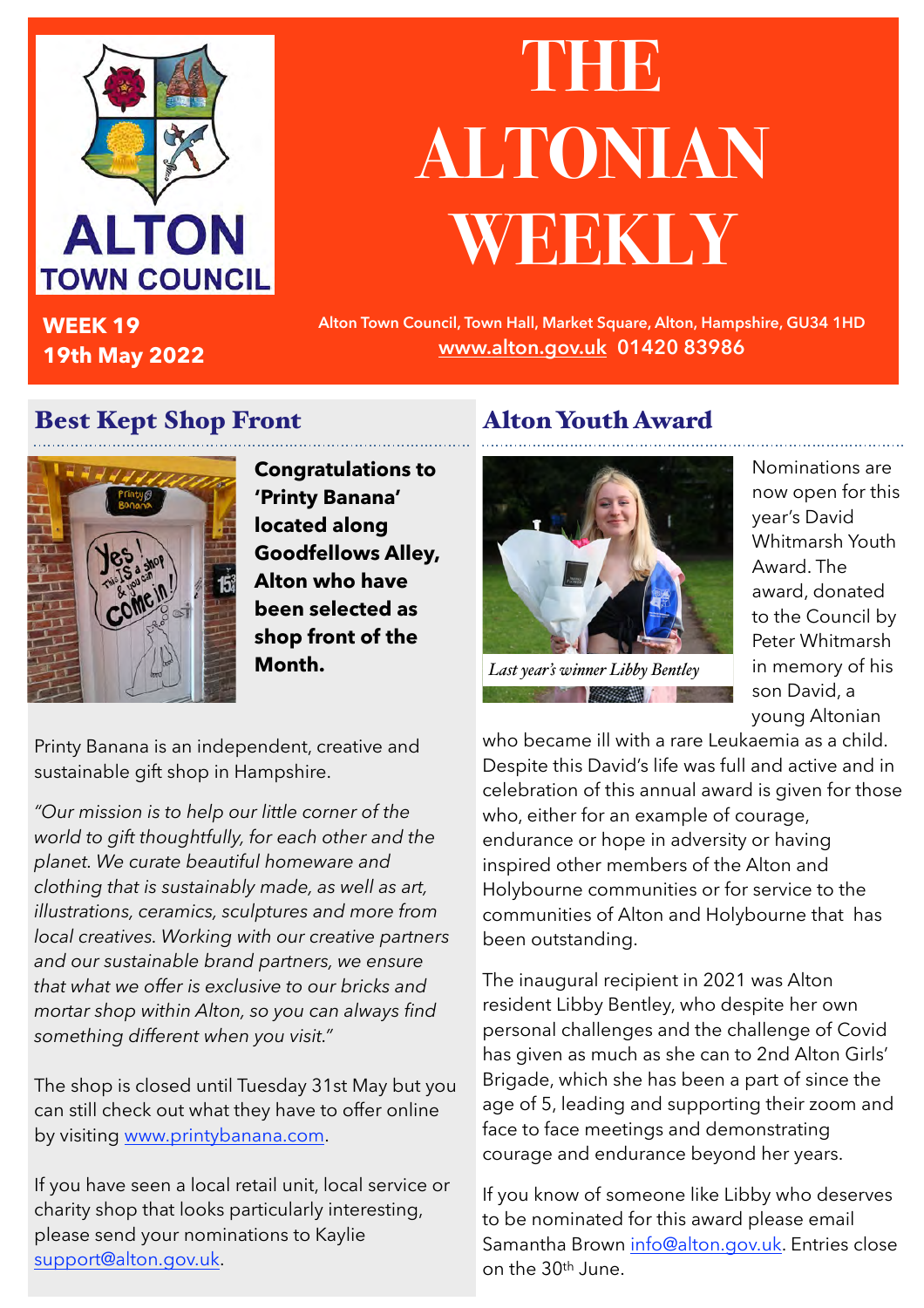#### £150 Council Tax Rebate



District Council • Penns Place • Petersfield • Hants • GU31 4EX

£150 Energy Rebate payments are ready for the 31,000 East Hampshire households in bands A to D that are eligible for the payment. Residents in band E homes who receive Disabled Persons Relief are also eligible. There are a few ways they can receive their rebate.

24,000 customers who pay by direct debit (whose details matched the information on East Hampshire District Council (EHDC) files) have already been issued with their payment, totalling £3.6million.

Residents who do not pay their council tax by direct debit can now complete an online form to claim the rebate through the EHDC website. Eligible households are being sent letters over the next couple of weeks with information on additional support to apply (if needed).

Payments may take up to 21 days as bank checks are carried out.

On 26 June, the online form will close and any eligible households who cannot be paid the rebate directly will have a £150 deduction applied to their council tax bill, and a new bill issued.

Councillor Charles Louisson, EHDC portfolio holder for Finance, said:

"We understand just how much households are feeling the squeeze from increased energy bills, and the council tax rebate is designed to help with these."

"Every eligible home will receive the rebate; we just want to know how you as a resident want to receive it.

"I encourage anyone who is struggling with their energy costs to apply online now, and we'll get the payment to you as soon as we can."

#### Alton Walking Festival

As we head into the last full week of this year's Alton Walking Festival, there are still places available on walks.

If you are still thinking about joining a walk why not register onto one of the following walks:

#### **Saturday 21st May**

Walk 79 A Wander Through Bradley 5.5miles

Walk 80 Binsted, Wheatley and South Hay 5.5 miles

**Sunday 22nd May** Walk 83 Evening Bat Walk (more places added)

#### **Monday 23rd May**

Walk 87 Saintbury Hill Circuit (Fast paced Walk) 8 miles

#### **Tuesday 24th May**

Walk 90 Binsted Tree Walk 2.5 miles

#### **Thursday 26th**

Walk 96 Alton Ramblers: Chawton Park Wood 7.5 miles

Please go to <http://www.alton.gov.uk/> for details on all available walks.

We have now taken delivery of the 100 mile Challenge. If you haven't already registered and for more details please go to [https://forms.gle/](https://forms.gle/%20KU4ncs67xogU55aKA)  [KU4ncs67xogU55aKA](https://forms.gle/%20KU4ncs67xogU55aKA)

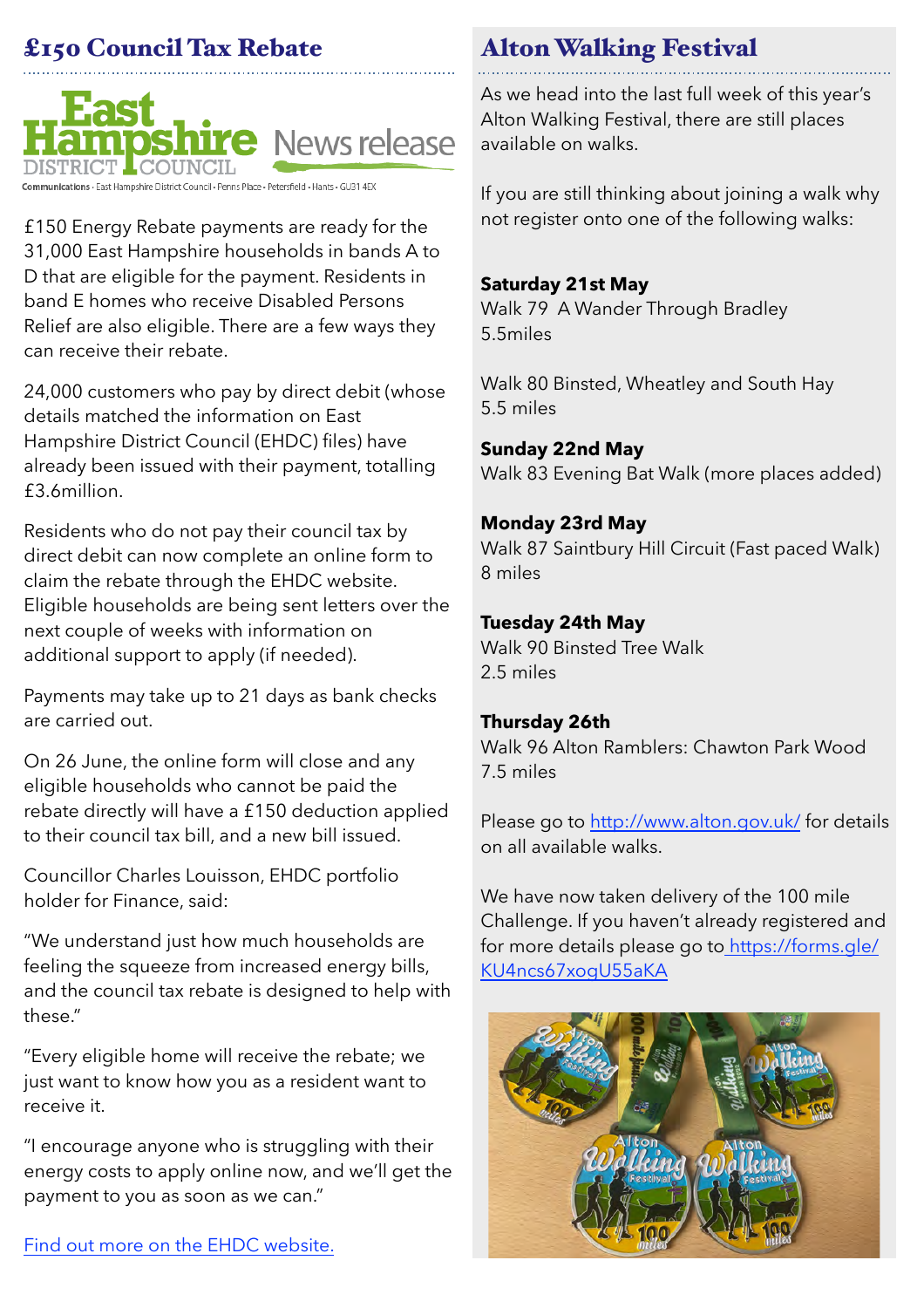

To celebrate Her Majesty's Platinum Jubilee Alton Town Council will be launching a children's creative writing competition with a royal theme. We are inviting children of all ages to let their imaginations run wild and submit a short story or poem for inclusion in our first children's anthology in aid of the Town Mayors Charity 2022/2023.

To help children with their stories, if they wish to enter, Alton Town Council has arranged different workshops for children to take part in to help with their creativity throughout the day. The workshops will be taking place outside in the Public Gardens, Alton.

The workshops are free to attend, places are limited, and will be run by local performing/ presenting duo Luke and Elliott, local author Louise Morrish and Pumpkin Pantos Playwright Josh Dixon.

For more details please go to: [http://www.alton.gov.uk/Lets\\_Get\\_Creative\\_For\\_The\\_Jubilee\\_42349.aspx](http://www.alton.gov.uk/Lets_Get_Creative_For_The_Jubilee_42349.aspx)

# **Sunday 5th June**

**Bring your picnic hampers and deck chairs**<br>to celebrate the Queen's Jubit. to celebrate the Queen's Jubilee with live music from Alton Concert Band  $1<sub>pm-3pm</sub>$ 





 $\Omega$ 

Collect your pre-ordered Blend-it

picnics from 12pm-1pm

ics from The cake<br>Coffee and cake

chics "<br>Coffee and cake<br>available on the day<br>available or cafe po

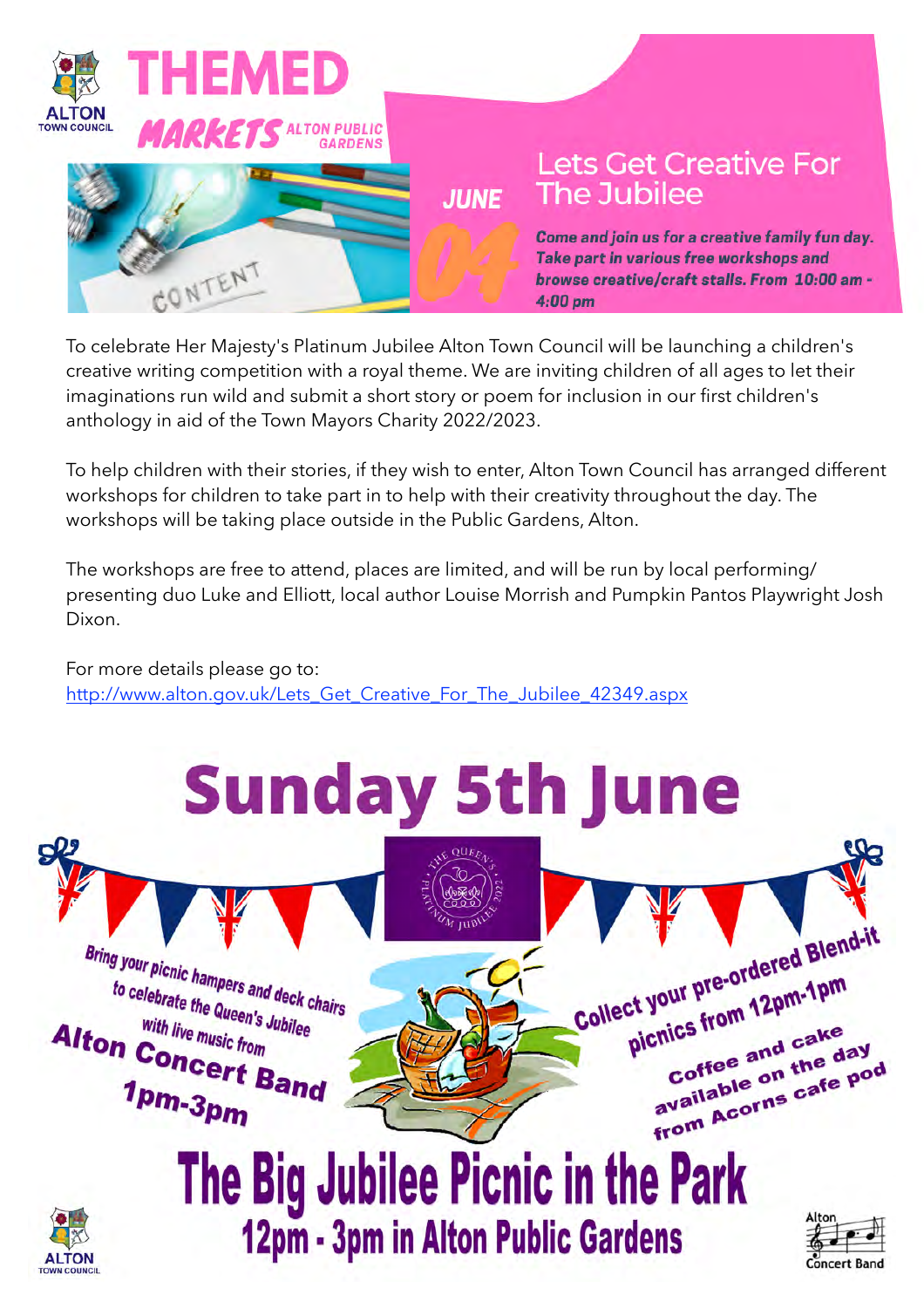|                                     |                        | Desígn a Chrístmas Column Líght |  |  |
|-------------------------------------|------------------------|---------------------------------|--|--|
| <b>ALTON</b><br><b>TOWN COUNCIL</b> | competition entry form |                                 |  |  |
|                                     |                        |                                 |  |  |
|                                     |                        |                                 |  |  |
| Draw your<br>design in here!)       |                        |                                 |  |  |
|                                     |                        |                                 |  |  |
|                                     |                        |                                 |  |  |
|                                     |                        |                                 |  |  |
|                                     |                        |                                 |  |  |
|                                     |                        |                                 |  |  |
|                                     |                        |                                 |  |  |
|                                     |                        |                                 |  |  |
|                                     |                        |                                 |  |  |
|                                     |                        |                                 |  |  |
|                                     |                        |                                 |  |  |
|                                     |                        |                                 |  |  |
|                                     |                        |                                 |  |  |
|                                     |                        |                                 |  |  |
|                                     |                        |                                 |  |  |
|                                     |                        |                                 |  |  |
|                                     |                        |                                 |  |  |
|                                     |                        |                                 |  |  |
|                                     |                        |                                 |  |  |
|                                     |                        |                                 |  |  |
|                                     |                        |                                 |  |  |
|                                     |                        |                                 |  |  |
|                                     |                        |                                 |  |  |
|                                     |                        |                                 |  |  |
|                                     |                        |                                 |  |  |
|                                     |                        |                                 |  |  |